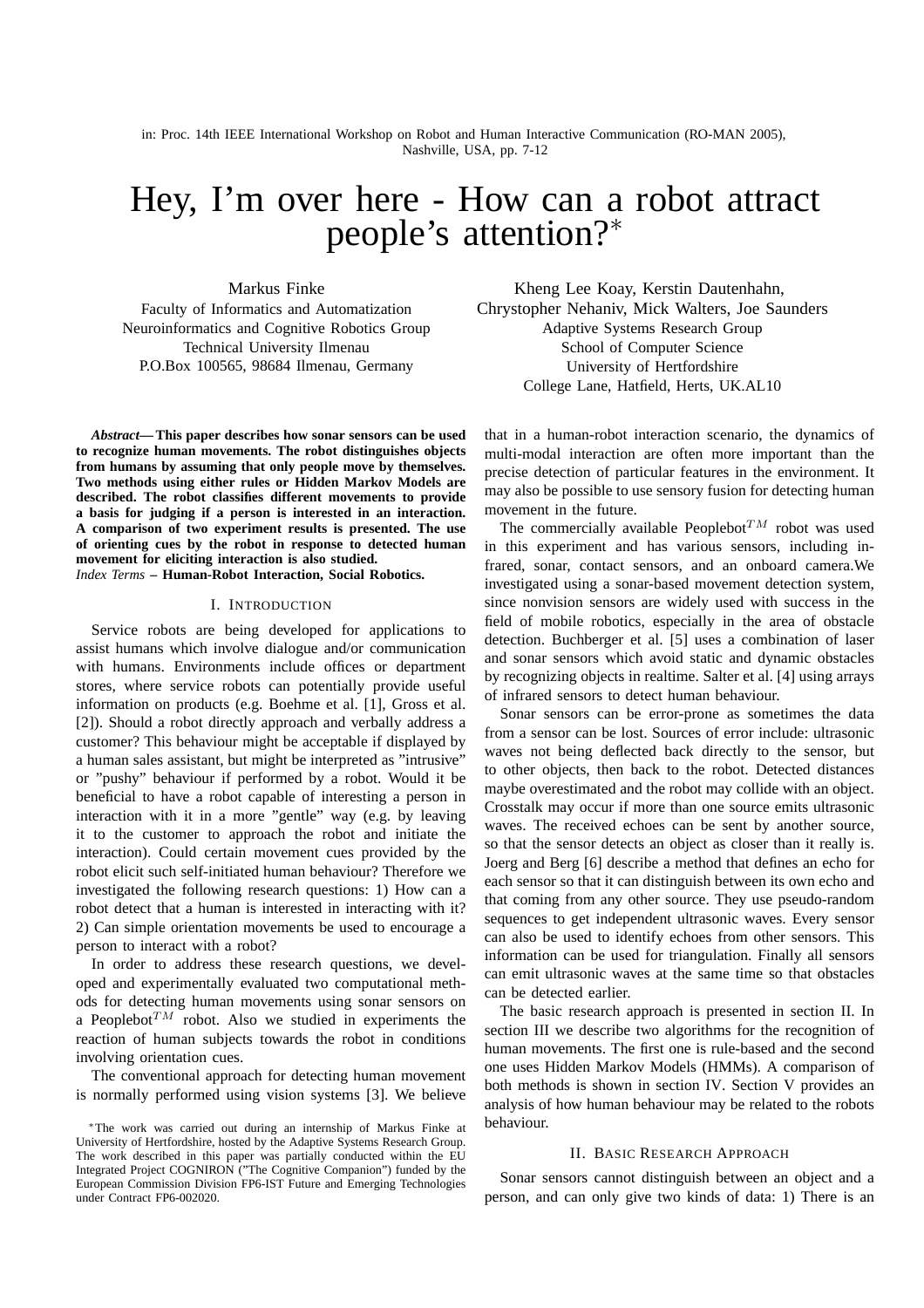object at a measured distance. 2) There is no other object between that detected and the robot, because ultrasonic waves cannot go through objects.

The change of data over time is important because movements cause variations at every sensor. For the purpose of this paper we assume that only people can move by themselves and that moving objects detected at a height of one meter are usually associated with a moving person.

We also assume that the robot itself is static. Otherwise its movements cause significant changes of the data and the system cannot know if this is caused by a person or by the robot.

In order for the robot to know that a person is interested or wants to interact we take E.T. Hall's [7], [8] "social distances" into consideration. At a certain proximity, it could be assumed that a person wants to interact with the robot. The spatial distances between a robot and a human are discussed in Walters et al. [9]. The generally recognized personal space zones between humans (e.g. northern Europeans) are well known and are discussed in Lambert [10]. It is also important to note that we cannot classify every person that has entered the robot's social zone as interested in interacting with the robot, as the person may be just passing through the area. It is also safe to assume that people that are outside the robot's social zone are probably not interested in interacting with the robot. Therefore, the system should identify different movements before deciding if the person is interested in interacting with the robot.

## III. THE ALGORITHMS

## *A. A rule-based approach*

The algorithm (see Fig.  $1(a)$ ) concentrates on the following information: 1) The distance between the robot and the human subject, 2) the duration a human subject spends within the detection window of each sonar sensor, and 3) the initial and the final distances between human subject and robot when the human subject entered and left the detection window, respectively.

The collected data shows that sometimes the signal is lost for 3 or 4 timesteps (0.3 - 0.4 seconds). The received values are set to -1 to indicate the sensor error condition which is then ignored.

Sonar sensors readings are never stable, even in a static environment. This limitation does not preclude its usage as human movements usually cause more significant changes in the sensor readings. We used two different threshold values (i.e.  $k1=0.8$  and  $k2=1.35$ ) to assist in identifying human movements. These values were defined based on the ratio of previous and current sensor readings of the distances between the subject and the sensor, and were obtained empirically through trial-and-error. These threshold values are plotted on figure 1(b), where k1 and k2 each represent the border lines that separate regions B and C, and regions C and A respectively. Different regions correspond to a person entering (zone A) or leaving (zone B) the area of detection of the sensor. If the ratio of previous and current sensor readings is in

zone C, this means either no significant change has occurred or the person is still in the area of detection.



Fig. 1. a) The main modules of the rule-based algorithm, b) Thresholds indicating human movements for a single sensor.

Usually only one or two sensors will be involved in detecting a person's approach behaviour (depending on how far the person is from the sensors and the sensing angle of the sound beams of the sensors). There will be no significant changes in the sensory readings as the person approaches. However by comparing each of the current sensory readings of the involved sensors with the average sensory reading over a period of 10 timesteps (i.e. 1 second), the system can recognise human approach behaviour.

The rows of the matrix in figure 2 each show how a given sensor has been activated over time. If a person approaches the robot, one or two sensors will be activated several times in a short sequence.



Fig. 2. Patterns of movement. The y-axis displays the eight sensors. S1 points to the left, S8 to the right, S4 and S5 point to the front of the robot. The x-axis displays the time. An object is detected the closer the darker the graphic is. Top: Diagonal movement from the far left corner to the right side of the robot. Middle: Movement straight from the right side to the left. Bottom: Shows the movement of a person approaching the robot.

For detecting other human movement behaviours, the system will have to look at all the sensory readings over a period of 40 or 50 timesteps. The history of the sensory readings is usually stored in a table, where each column represents the sensory readings at each timestep (see figure 2). The system identifies movement by tracking the movement of the darkest gradient - corresponding to the closest object detected — along the sensor axis (i.e. row) over a period of 40 or 50 timesteps (i.e. columns). Movement usually involved the darkest gradient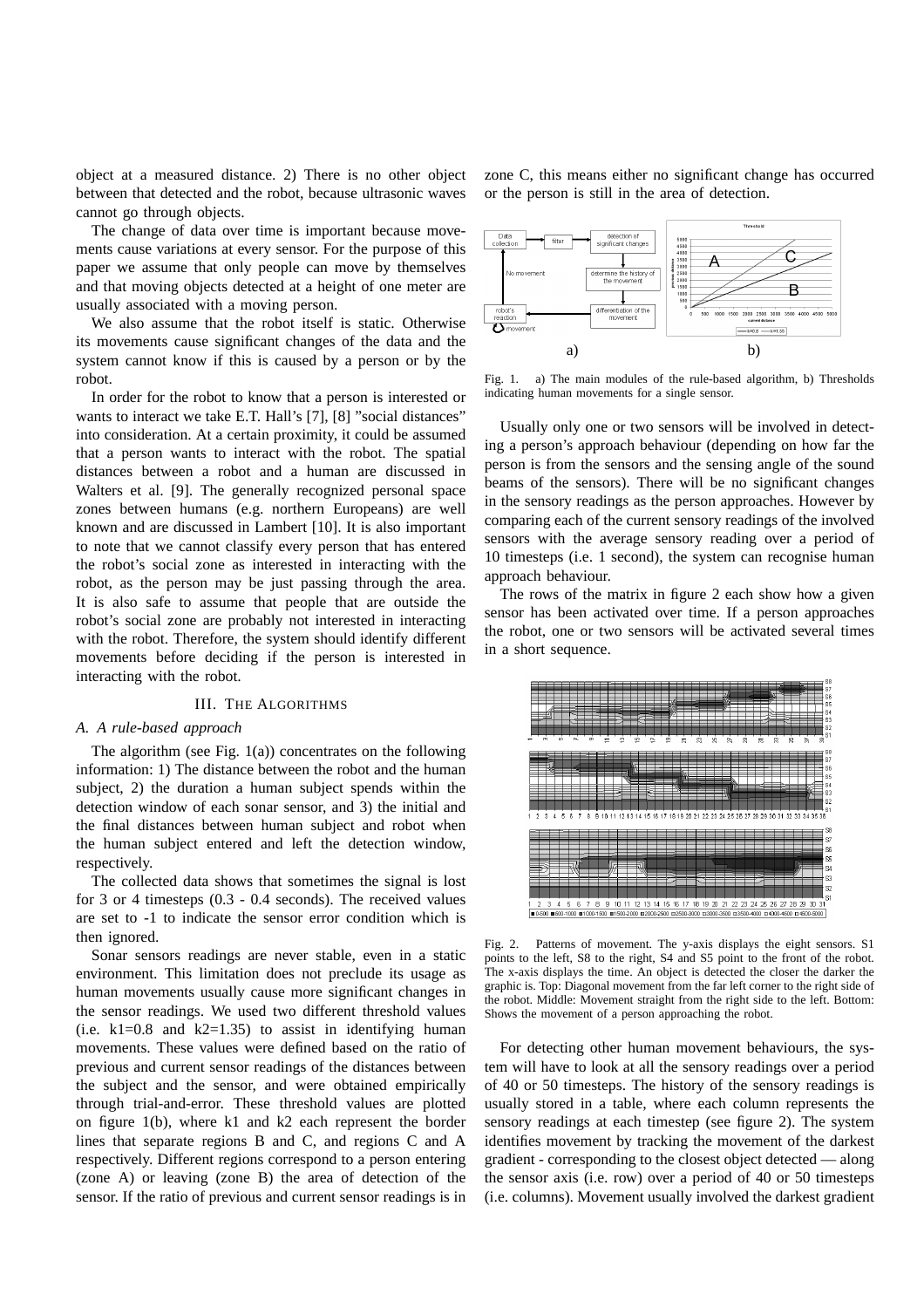moving across 4 rows in a sequential manner over a period of 40 or 50 timesteps (i.e. each of four sonar sensors sequentially detect a person over a period of time). By studying these examples of human movement data recorded from the sensors in such matrices, 11 rules were handed-coded to detect and classify the types of motion.

## *B. Using Hidden Markov Models*

Hidden Markov Models (HMMs) are a technique using finite automata with probabilistic transitions to model the generation of observations corresponding to different patterns of a system's behaviour. The basic ideas are explained in the tutorial by Rabiner [11]. HMMs are widely used for pattern recognition. For example; Billard and Calinon [12] used HMMs to recognize and produce matching behaviours in a skill learning (imitation) context. Westeyn et al. [13] explain a system that detects gestures to control a car radio.

Significant examples are necessary to train the HMMs in order to use them in an application with actual data. Different movements in the environment of a robot cause different patterns in the detected distances over time. Sample data is illustrated in figure 2.

We used the Georgia Tech Gesture Toolkit  $(GT^2k)$  built on top of an HMM system from Cambridge University – the same system used for the above two applications [13]. With a few modifications  $GT^2$ k automatically ran the HMM algorithms. The most extensive task was the preparation of training data for the system.

The HMMs are time-invariant, but cannot easily handle cases where the same movement they were trainned to detect occurs either at different distances or in different environments. Therefore, we standardized the data from the eight sensors, but lost the ability to distinguish between movements towards or away from the robot. Also, as movements towards the robot were only recognized badly as a result of using a single HMM approach, a two HMM was used.

Preprocessing the data got rid of sequences where the sonar data was lost, and these were replaced by the distance measured in the following timestep. The system receives the data and continuously averages the last ten timesteps. This is stable if nothing happens in the environment of the robot. Otherwise the difference between the current distance and average will be significant.

We used two eight-state HMMs where transitions cannot go back to a previous state, but can stay at the same one, go to the next one or even skip one state (so-called "right-to-left models"). The first model is responsible for movements close to the robot, so that people who are interested in the robot or want to interact, are detected. The second model recognizes movements from one side of the robot to the other one. This model classifies people who are not interested, or show only a little interest, but move on. These people might be interested if they notice that the robot watches them and maybe turns towards them.

For detecting a movement, the values of the differences between current distance and average of the last seconds were saved in a text-file. This was repeated for every sensor independently using the first HMM (i.e. approach detection). Only if no movement towards the robot is detected, will the values of all eight sensors together be saved in a second textfile, which was used as input for the second HMM (i.e. left or right movement detection).

## *C. Behaviour of the robot*

The robot behaves the same way for both algorithms depending on the recognized movement. If a person approaches the robot closer than one meter, the robot will assume that this person is interested or wants to interact. In this case the robot turns head-on to the person, because people are used to talking face to face during an interaction. The distance of one meter is chosen with regard to E.T. Hall's "social distances". He subdivides the environment of a person into intimate, personal, social and public zones. The personal area is an adequate distance for human-human interaction and we assumed in this work that it also applies to human-robot interaction.<sup>1</sup>

If the robot detects a movement from one side to the other, it will assume that the person is not interested. It is also possible that a person did not realize that the robot was working and watching him. The robot will then turn 45 degrees in the direction the person is moving. This gives feedback to the person that he has been detected. The person might then become interested in the robot and approach. If the person does not come close to the robot but moves on, the robot will turn back to its previous position.

Collection of sonar data was temporarily suspended as soon as the robot started turning. Otherwise, the robot would experience sensory input similar to when a person is moving from left to right, as it turns from right to left, and vice versa. If the robot turns, one sensor will detect distances that its neighboring sensor has detected earlier and there will be a significant variation that would be interpreted as the "detection" of a moving person.<sup>2</sup>

## IV. COMPARISON OF BOTH ALGORITHMS

We carried out two experiments in order to compare both algorithms. The first one took place in the same environment as the training phase. Twelve people, who were not involved in the training, moved around the robot. The second experiment took place in a new environment with people who were neither involved in the training nor in the first experiment. This experiment demonstrated the ability of the algorithms to generalize in a new environment.

<sup>&</sup>lt;sup>1</sup>But compare also the results of [9], showing strong individual differences between people on whether human-human interaction distances are generalized to their interactions with robots. In particular, some persons appear to treat robots more as objects (to which human-human social distances do not apply).

<sup>&</sup>lt;sup>2</sup>This limitation of the robotic system is analogous to the fact that humans are blind to changes in visual scenes that occur during saccadic eye movement [14].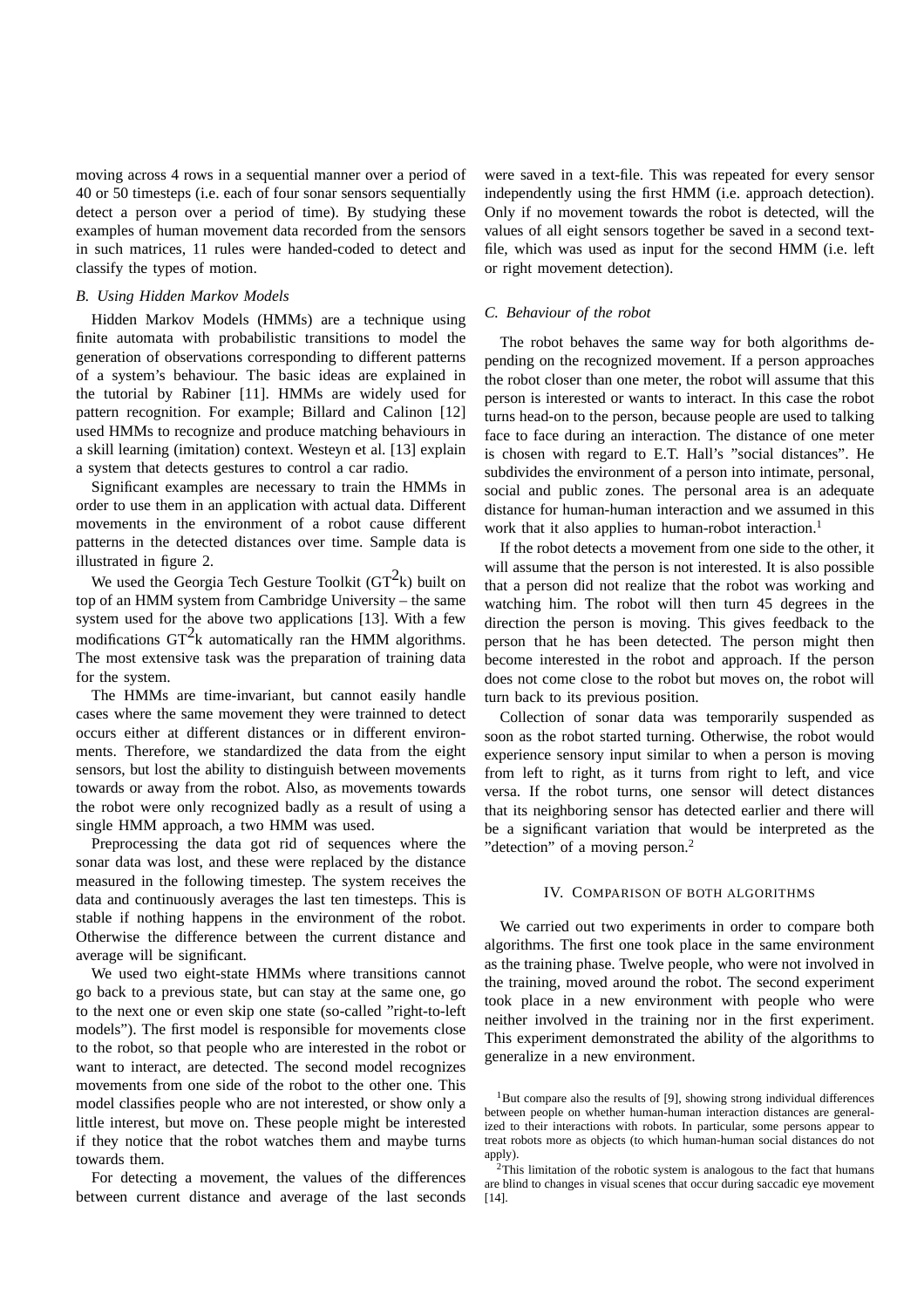

Fig. 3. Environment of the first experiment. The movements of the three scenarios are shown by the arrows. Scenario 1 corresponds to the subject moving from "right to left" and "left to right" in front of the robot. Scenario 2.1 and 2.2 have the subject moving past the robot on its right side from front to back and visa versa. Scenario 2.3 has the subject moving along a curved path from the robot's front to the passage at the robot's left. Scenario 2.4 is the same but with the subject moving in the opposite direction. Scenario 3 corresponds to the subject moving "forward" in a straight line from anywhere within a semi-circle ahead of the robot, stopping in front of the robot.

#### *A. Experiment 1*

Each person received written instruction for movements subdivided into three scenarios (see fig. 3) before the experiment started. The environment of this experiment is shown in figure 3, where the movements of the three scenarios are indicated by the arrows.

In order to compare both the algorithms using exactly the same human movement data, each algorithm was used for an online test of six of the twelve cases, and the movement data were collected. The data collected during online testing of an algorithm were then later used in offline testing of the other algorithm. Therefore a total of twelve (six online and six offline) human movement cases was tested on each of the algorithm. Note that the movement data recorder stopped recording movement data as soon as an algorithm recognised a movement. Because the HMMs algorithm required more movement data than the rule-based method to classify a movement, it was expected that the HMMs would perform badly during offline testing with data collected from the rulebased method.

The results are shown in table I. The "incorrect" classifications include all examples that were classified incorrectly or were not classified.

Both algorithms were not trained for the movements in scenario 2. Scenarios 2.3 and 2.4 were similar to right→left and left→right training examples, but scenarios 2.1 and 2.2 were completely different from any of the training examples. The result shows that both algorithms could not detect "new" movements very well, especially the HMMs with a correct classification rate of 50% or less.

Table II shows the online and offline test results of right→left, left→right and forward movements. The columns and the rows of the table represents the online and offline test results of the algorithms respectively. This table shows in detail how many of the test examples were detected correctly

by one method, were detected incorrectly by the other method and vice versa.

The results shown in table **??** indicate that overall the algorithm using HMMs performed better than the rule-based method, but were worse on-line than rule-based offline for the left to right movement.

TABLE I ONLINE TEST RESULTS OF THE FIRST EXPERIMENT

| Movement |               | <b>Online Test Results</b> |                             |                      |     |                             |    |  |  |  |  |
|----------|---------------|----------------------------|-----------------------------|----------------------|-----|-----------------------------|----|--|--|--|--|
|          |               |                            | HMMs Algorithm              | Rule-Based Algorithm |     |                             |    |  |  |  |  |
|          |               |                            | Correct (%)   Incorrect (%) | Ν                    |     | Correct (%)   Incorrect (%) | Ν  |  |  |  |  |
|          | Right to Left | 78                         | 22                          | 18                   | 70  | 30                          | 20 |  |  |  |  |
|          | Left to Right | 18<br>72<br>28<br>60<br>40 |                             |                      | 20  |                             |    |  |  |  |  |
|          | 2.1           | 67                         | 33                          | 6                    | 50  | 50                          | 6  |  |  |  |  |
| Scenario | 2.2           | 33                         | 67                          | 6                    | 50  | 50                          | 6  |  |  |  |  |
|          | 2.3           | 50                         | 50                          | 6                    | 100 |                             | 6  |  |  |  |  |
|          | 2.4           | 33                         | 67                          | 6                    | 83  | 17                          | 6  |  |  |  |  |
|          | Forward       | 70                         | 30                          | 20                   | 90  | 10                          | 21 |  |  |  |  |

TABLE II ONLINE VS. OFFLINE TEST RESULTS OF THE FIRST EXPERIMENT

|         |             |                              |           | <b>Online Test Results</b> |               |       |           |                             |           |                      |                |       |  |  |
|---------|-------------|------------------------------|-----------|----------------------------|---------------|-------|-----------|-----------------------------|-----------|----------------------|----------------|-------|--|--|
|         |             |                              |           | HMMs Algorithm             |               |       |           |                             |           | Rule-Based Algorithm |                |       |  |  |
|         |             |                              |           | Correct                    | Incorrect     | Total |           |                             |           | Correct              | Incorrect      | Total |  |  |
|         | Algorithm   | 유<br>튟<br>Right              | Correct   | 10                         |               | 11    |           | g<br>气<br>Right             | Correct   | 12                   | $\overline{2}$ | 14    |  |  |
|         |             |                              | Incorrect | 4                          | 3             | 7     |           |                             | Incorrect | 2                    | 4              | 6     |  |  |
| Results |             |                              | Total     | 14                         | 4             | 18    |           |                             | Total     | 14                   | 6              | 20    |  |  |
|         |             | 유<br>$\frac{1}{R}$ ight<br>气 | Correct   | 12                         | 2             | 14    | Algorithm | $\mathsf{e}$<br>Right<br>ti | Correct   | 12                   | 6              | 18    |  |  |
| Test    | ased        |                              | Incorrect |                            | 3             | 4     |           |                             | Incorrect | 0                    | 2              | 2     |  |  |
|         | őó          |                              | Total     | 13                         | 5             | 18    | HMMs      |                             | Total     | 12                   | 8              | 20    |  |  |
| Offline | $rac{1}{6}$ |                              | Correct   | 7                          | 5             | 12    |           |                             | Correct   | 19                   |                | 20    |  |  |
|         |             | Forward                      | Incorrect | 7                          |               | 8     |           | Forward                     | Incorrect | 0                    |                |       |  |  |
|         |             |                              | Total     | 14                         | 6             | 20    |           |                             | Total     | 19                   | 2              | 21    |  |  |
|         |             | --                           |           | - -                        | $\sim$ $\sim$ |       |           | ----                        |           |                      |                |       |  |  |

**Note:** The results of the online and offline tests are shown in the columns and rows of the table respectively.

TABLE III EXPERIMENT 1 RESULTS SUMMARY

|               | Online | Offline                                                   | Online | Offline |      | Overall: Online-Offline |
|---------------|--------|-----------------------------------------------------------|--------|---------|------|-------------------------|
| Movement      |        | HMMs   Rule-Based   HMMs   Rule-Based   HMMs   Rule-Based |        |         |      |                         |
|               | (%)    | (%)                                                       | (%)    | (%)     | (% ) | (%)                     |
| Right to Left | 78     | 61                                                        | 70     | 70      | 74   | 66                      |
| Left to Right | 72     | 78                                                        | 90     | 60      | 81   | 69                      |
| Forward       | 70     | 60                                                        | 95     | 90      | 8    | 75                      |
| Total         | 73     | 66                                                        | 85     | 73      | 79   | 70                      |

#### *B. Experiment 2*

The second experiment took place in a public corridor (see figure 4). The people were passers-by and were not instructed how to move or to behave in front of the robot, nor were they informed that an experiment was in progess. It should show how well the algorithms work in a different environment, with people who were not involved in the training process. We collected data in five different conditions or "rounds". The difference between the conditions was in the behaviour of the robot. As in Experiment 1, the behaviour of the robot depended on the detected movement. In this experiment, the robot responded differently in different conditions. During the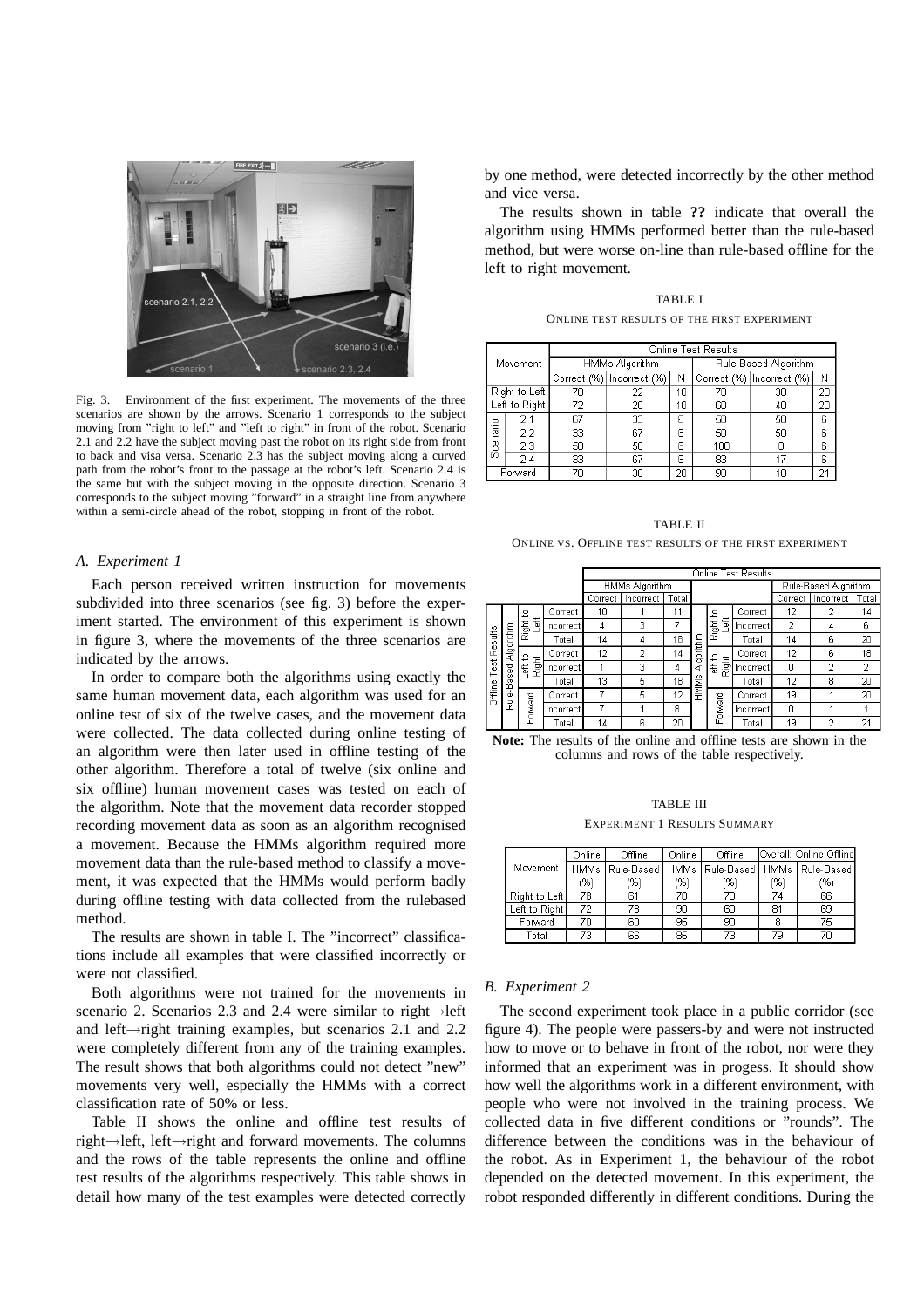

Fig. 4. Environment of the second experiment. Sample paths that were chosen by the detected people are shown by the arrows.

first round the robot did not react. In the second and fourth round it turned 20 or 50 degrees respectively to the direction the person was moving (i.e. follow direction). In the third and fifth round the robot turned 20 or 50 degrees respectively into the direction the person came from (i.e. away direction).

The first condition, when the robot did not turn, lasted ten minutes. The other four conditions lasted five minutes each. Total numbers per round of observed persons varied and overall we tested 152 subjects. Most of the subjects movements were moving from one side to the other (relative to the robot). The robot stood near the entrance of a main corridor. During the trials, we observed that the majority of the subjects slowed down when they noticed the robot, but most of them moved on while looking at the robot. There was only one subject that became very interested in the robot, and approached it.

"Back" means that people came through a door behind the robot, passed its left side and turned left or passed its right side and turned right. In both cases they did not cross in front of the robot. "Forward" means the corresponding movement towards the door behind of the robot.

The robot used the rule-based algorithm during the experiment to trigger movement when a person was detected. The stored data was later tested offline using the HMMs. The results are shown in table IV.

There were eight cases where two subjects moved from two different directions in front of the robot. In six of these cases, the robot managed to detect only one subject's movement instead of the two movements. For the other two cases, the robot failed to detect these movements. Note, we did not expect the robot to accurately detect simultaneous movements of more than one subject as both algorithms were built for detecting a single subject movement at a time.

The algorithm using HMMs is better overall than the rulebased one. However, for movements from left to right the rule-based method is better than the HMMs. The HMMs need to be trained with different data to improve the recognition of movements from left to right. The comparison of both algorithms' performance is shown in figure 5.

TABLE IV SIMULATION (HMMS) RESULTS OF THE SECOND EXPERIMENT

|                                                           |          |                              |              | Online Test Results of Rule-Based Algorithm |             |                               |                |              |    |                             |     |        |                                                                                                             |                |
|-----------------------------------------------------------|----------|------------------------------|--------------|---------------------------------------------|-------------|-------------------------------|----------------|--------------|----|-----------------------------|-----|--------|-------------------------------------------------------------------------------------------------------------|----------------|
|                                                           |          |                              |              | Robot in Static                             |             | Robot Rotate Follow Direction |                |              |    | Robot Rotate Away Direction |     |        |                                                                                                             |                |
|                                                           |          |                              | $20^{\circ}$ |                                             |             | 50°                           |                | $20^{\circ}$ |    | 50°                         |     |        |                                                                                                             |                |
|                                                           |          |                              | %            |                                             |             |                               |                |              |    |                             |     |        | Correct   Incorrect   Correct   Incorrect   Correct   Incorrect   Correct   Incorrect   Correct   Incorrect | Total          |
|                                                           |          | <b>SE</b><br>Right           | Correct      | 100                                         | O           | 60                            | 4 <sub>0</sub> | 50           | 42 | 100                         | Ū   | 60     | 13                                                                                                          | 93             |
| Algorithm                                                 |          | 요                            | Incorrect    | 0                                           | 0           | 0                             | $\Omega$       | 8            | 0  | 0                           | n   | 13     | 13                                                                                                          | $\overline{ }$ |
|                                                           | Movement | Right<br>툽<br>$\overline{a}$ | Correct      | 60                                          | 30          | 43                            | 29             | 20           | 20 | 25                          | 25  | 25     | 25                                                                                                          | 60             |
|                                                           |          |                              | Incorrect    | 10                                          | $\mathbf 0$ | 14                            | 14             | 40           | 20 | 50                          | n   | 50     | 0                                                                                                           | 40             |
|                                                           |          | Forward                      | Correct      | 100                                         | $\Omega$    | --                            |                | --           |    | --                          | --  | --     | --                                                                                                          | 100            |
| Test Results of HMMs<br>Subject's<br>Offline <sup>1</sup> |          |                              | Incorrect    | 0                                           | 0           |                               | $\sim$         | $\sim$       | -- | --                          |     | $\sim$ | --                                                                                                          | n              |
|                                                           |          | Back                         | Correct      | 100                                         | $\mathbf 0$ | 100                           | $\mathbf 0$    | 33           | 33 | 0                           | 100 | 0      | 100                                                                                                         | 93             |
|                                                           |          |                              | Incorrect    | 0                                           | 0           | 0                             | 0              | $\Omega$     | 33 | 0                           | 0   | 0      | 0                                                                                                           | 7              |
| Total                                                     |          |                              | 93           | 7                                           | 72          | 28                            | 51             | 49           | 58 | 42                          | 49  | 51     |                                                                                                             |                |



Fig. 5. Experiment 2 Results Summary

## V. ANALYSIS OF THE VIDEO DATA

Finally, we analyzed the video data with regard to the behaviour of people when they noticed the robot. A person's behaviour is grouped under one of five categories according the robot's reaction. The total number of each of the five groups differs from the total number of these groups in table IV because sometimes the robot turned the wrong way due to misclassification. The difference in these numbers is also caused by groups of people that were detected by the robot as one person, but not all reacted the same way.

The video data showed the following seven behaviours of people, organized from those that showed the highest interest to those who showed no interest in the robot: **a** - approaches the robot, **b** - stops, speaks (excitedly) then continued along the same path, **c** - stops and watches, then continued along the same path, **d** - watches and slows down, **e** - watches while walking on, f - only a short glimpse at the robot while walking on and **g** - ignores robot.

Analysis of human behaviour just by watching it is very difficult because the interpretation is influenced by the personal opinion of the observer. Because of this the video data was interpreted twice by two different people. The level of interrater agreement is 84%.

Figure 6 shows the results of this analysis. The surprisingly high ratio of people who ignore the robot was due to some people who moved along the corridor several times, but were not interested in the robot when they came for the second or third time. The ratio was also influenced by some members of our laboratory who already knew the robot and its behaviour.

Table V illustrates subject behaviours in respond to robot's action. If the robot classified the movement incorrectly, the resulting behaviour of the people was added to the group according to the robot's action. If the robot did not detect a